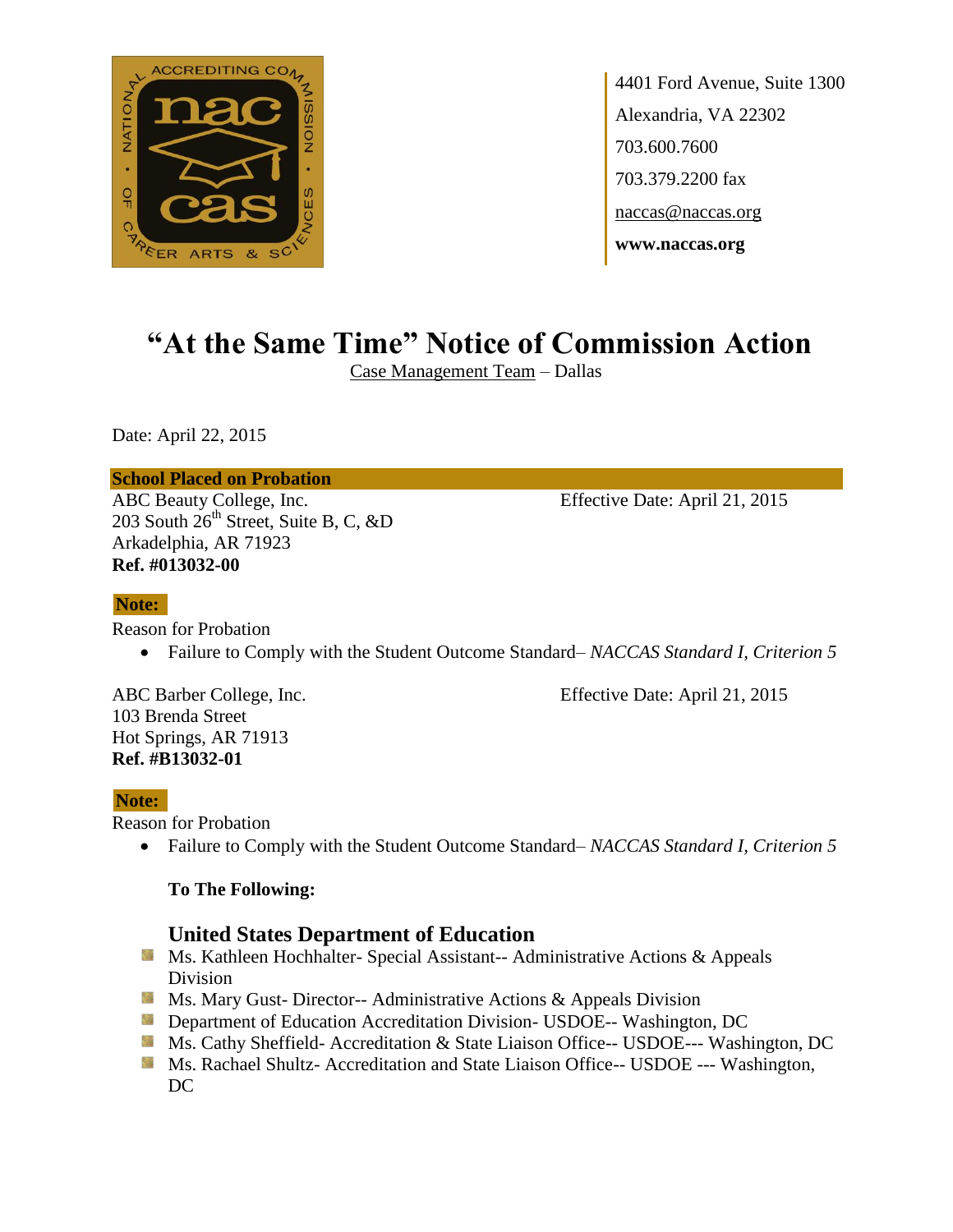- **Ms. Lauren Pope- Administrative Actions and Appeals Services Group-- Washington,** DC
- Mr. Jesus Moya- Team Leader-- School Participation Team--- Dallas
- Ms. Kim Peeler- Team Leader-- School Participation Team--- Dallas
- Ms. Cynthia Thorton- Area Case Director for Region 6-- School Participation Team---Dallas

## **Accreditors**

- Mr. Bill Larkin- Executive Director-- ACCET
- **Mr. Michale McComis, Ed.D.- Executive Director-- ACCSC**
- Mr. Albert Gray, Ph.D.- Executive Director-- ACICS
- **Dr. Gary Puckett- Executive Director-- COE**

## **State Authorities**

- **Ms. Kelli Kersey- AR Department of Health (Section Chief, Cosmetology)**-- Little Rock, AR
- Mr. Charles Kirkpatrick- AR State Board of Barber Examiners-- Little Rock, AR

## **Other**

- **Ms. Tammy Burkhart- Educause**
- Accredited Schools List Help Desk-- Westat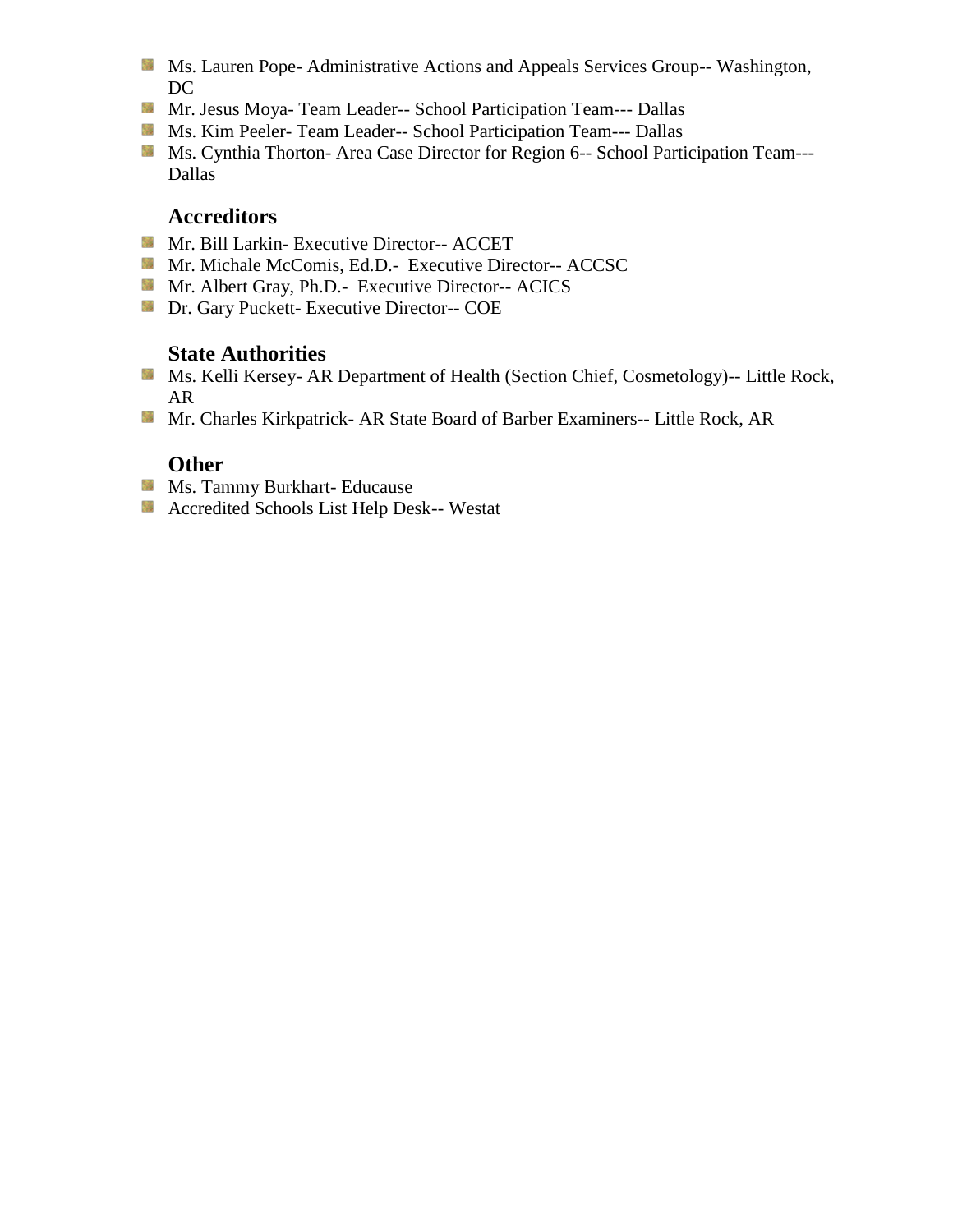

4401 Ford Avenue, Suite 1300 Alexandria, VA 22302 703.600.7600 703.379.2200 fax naccas@naccas.org **www.naccas.org**

# **"At the Same Time" Notice of Commission Action**

Case Management Team – Dallas

Date: April 22, 2015

**School Placed on Probation**

University of Cosmetology Arts & Sciences Effective Date: April 21, 2015 4130 Naco Perrin San Antonio, TX 78217 **Ref. #053124-00**

#### **Note:**

Reason for Probation

Failure to Comply with the Student Outcome Standard– *NACCAS Standard I, Criterion 5*

#### **To The Following:**

### **United States Department of Education**

- **Ms. Kathleen Hochhalter- Special Assistant-- Administrative Actions & Appeals** Division
- **Ms.** Ms. Mary Gust- Director-- Administrative Actions  $\&$  Appeals Division
- **Department of Education Accreditation Division- USDOE-- Washington, DC**
- Ms. Cathy Sheffield- Accreditation & State Liaison Office-- USDOE--- Washington, DC
- **Ms. Rachael Shultz- Accreditation and State Liaison Office-- USDOE --- Washington,** DC
- **MS. Lauren Pope- Administrative Actions and Appeals Services Group-- Washington,** DC
- Mr. Jesus Moya- Team Leader-- School Participation Team--- Dallas
- **Ms. Kim Peeler- Team Leader-- School Participation Team--- Dallas**
- **Ms. Cynthia Thorton- Area Case Director for Region 6-- School Participation Team---**Dallas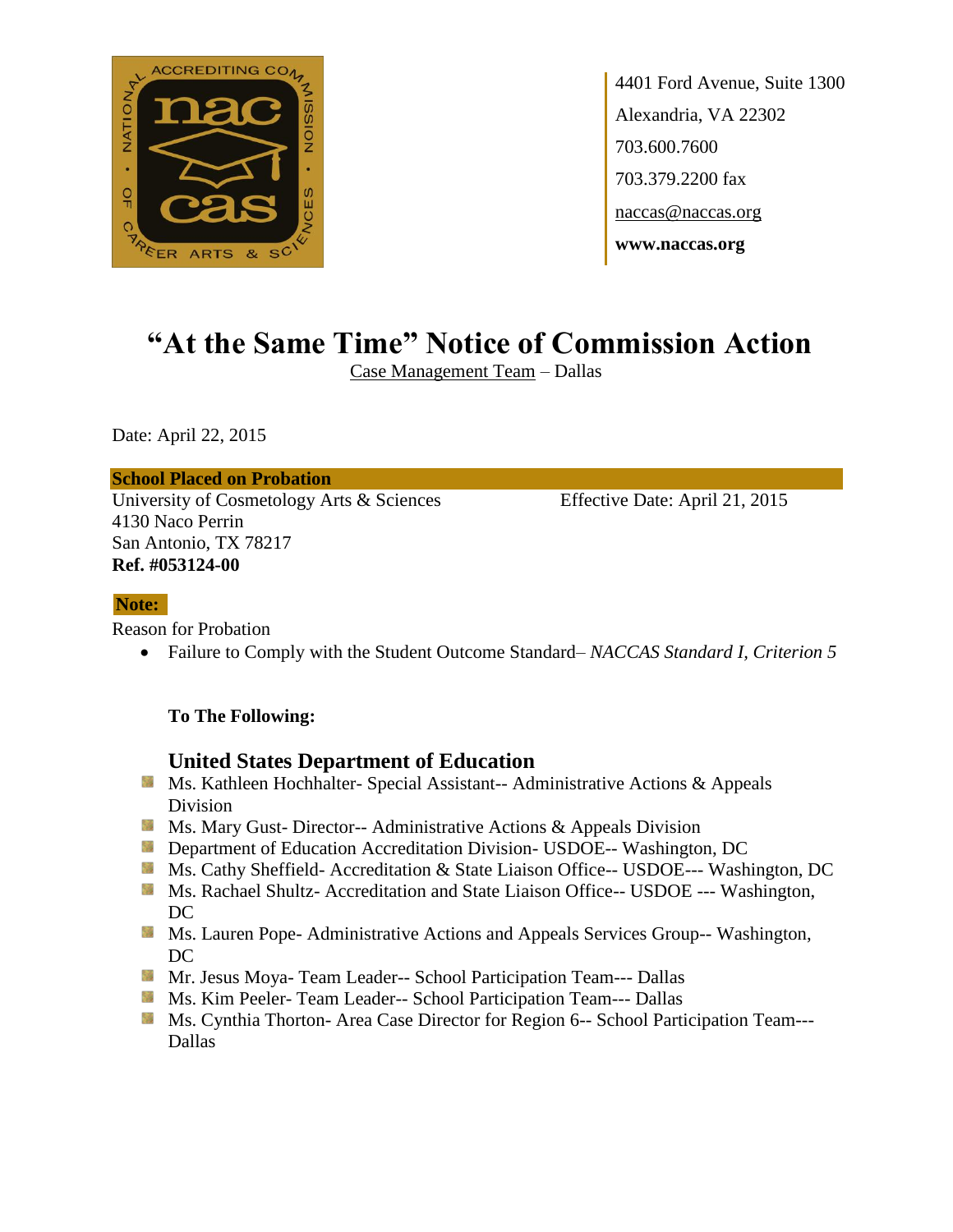## **Accreditors**

- Mr. Bill Larkin- Executive Director-- ACCET
- Mr. Michale McComis, Ed.D.- Executive Director-- ACCSC
- Mr. Albert Gray, Ph.D.- Executive Director-- ACICS
- **Dr. Gary Puckett- Executive Director-- COE**

## **State Authorities**

Mr. William Kuntz Jr., TX Department of Licensing & Regulation, Austin, TX

## **Other**

- **Ms. Tammy Burkhart- Educause**
- Accredited Schools List Help Desk-- Westat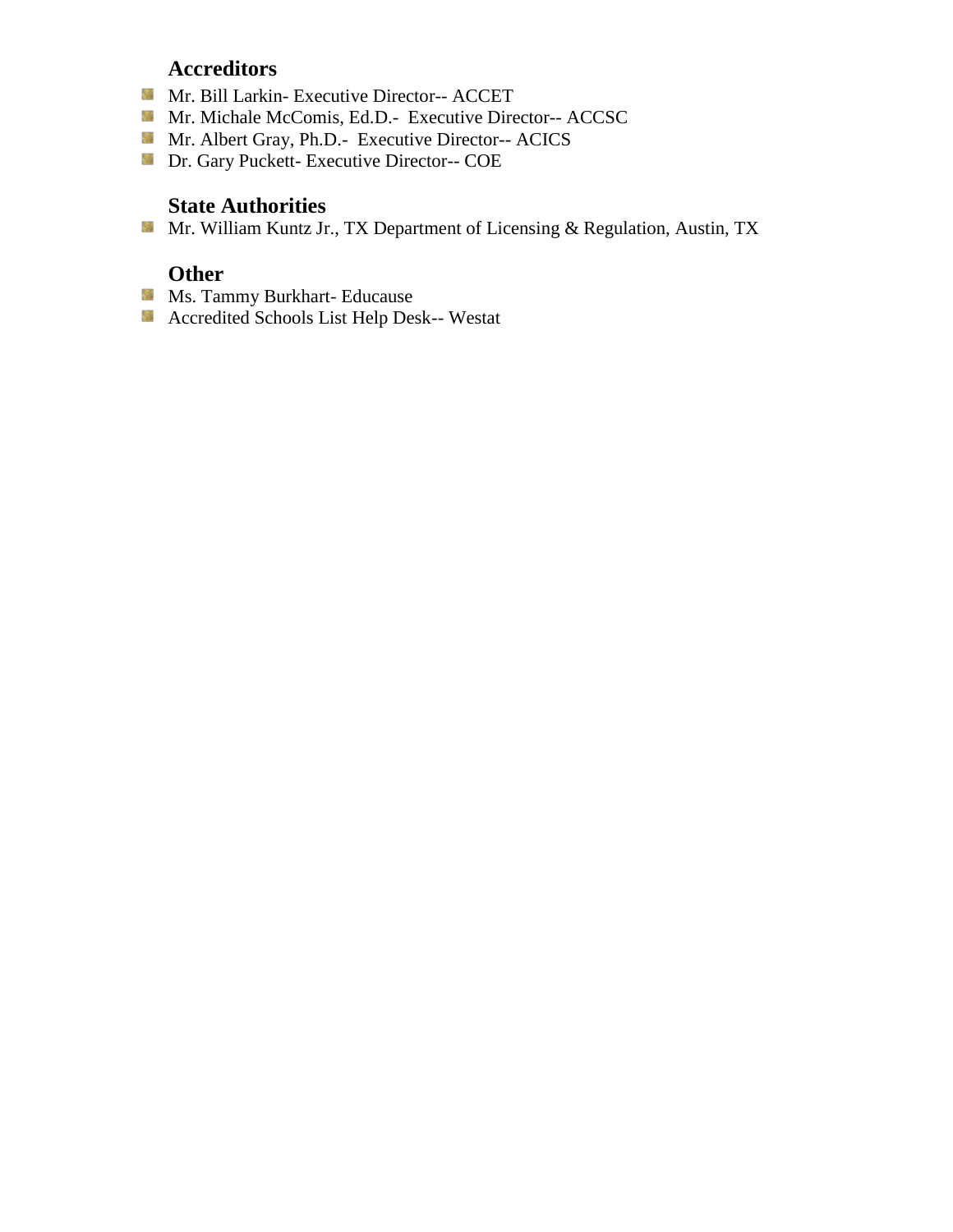

4401 Ford Avenue, Suite 1300 Alexandria, VA 22302 703.600.7600 703.379.2200 fax naccas@naccas.org **www.naccas.org**

# **"At the Same Time" Notice of Commission Action**

Case Management Team – Denver"

Date: April 22, 2015

#### **School Placed on Probation**

Bonnie Joseph Academy of Cosmetology & Barbering Effective Date: April 21, 2015 164 South Main Street Heber City, UT 84032 **Ref. #054068-00**

#### **Note:**

Reason for Probation

Failure to Comply with the Student Outcome Standard– *NACCAS Standard I, Criterion 5*

### **To The Following:**

### **United States Department of Education**

- **Ms. Kathleen Hochhalter- Special Assistant-- Administrative Actions & Appeals** Division
- **MS. Mary Gust- Director-- Administrative Actions & Appeals Division**
- **Department of Education Accreditation Division- USDOE-- Washington, DC**
- **Ms. Cathy Sheffield- Accreditation & State Liaison Office-- USDOE--- Washington,** DC
- Ms. Rachael Shultz- Accreditation and State Liaison Office-- USDOE --- Washington, DC
- **Ms. Lauren Pope- Administrative Actions and Appeals Services Group-- Washington,** DC
- **MS. Kerry O'Brien-Team Leader-- School Participation Team--- Denver**
- Mr. Douglas Parrott- Area Case Director-- School Participation Team---Chicago/Denver